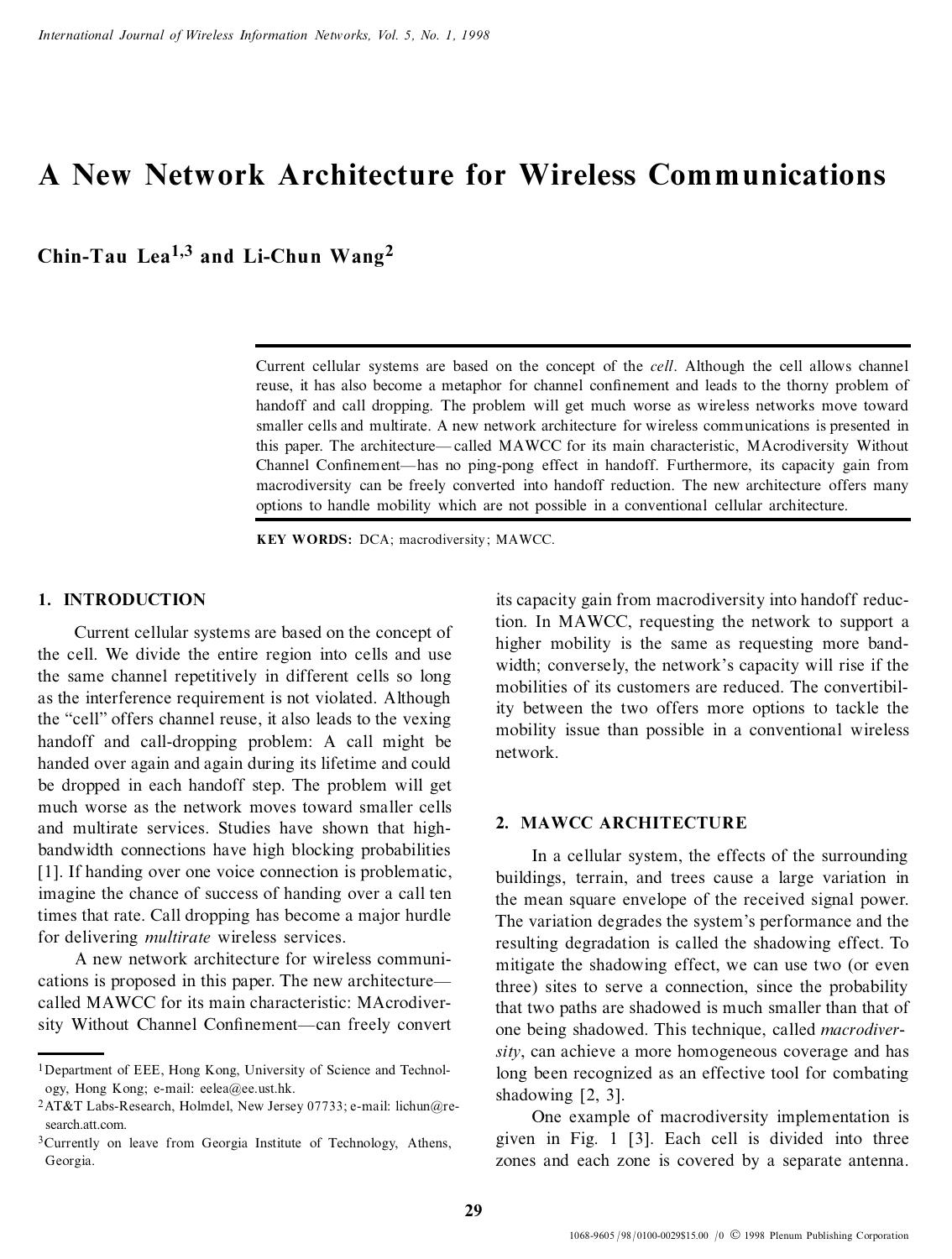

**Fig. 1.** The zone concept described in [1].

The selector chooses the best zone and its antenna to send and receive signals from and to the base station. Although this macrodiversity architecture improves the performance of the system, it does not address the coverage between cells and the ping-pong problem during handoff remains. An entirely different concept to implement macrodiversity is described below [4]. It achieves a goal well beyond the conventional advantages of macrodiversity.

#### **2.1. Macrodiversity in MAWCC**

Instead of using three antennas, we can use *sectoring*—already commonly deployed in the field—to implement macrodiversity. Figure 2 shows a three-sectored hexagonal cellular system; at the center of each cell are three directional antennas. Figure 3 shows the same topology with dashed lines added. As can be seen, the areas surrounded by the dashed lines are also hexagons. The difference between the two is just a coordinate shift. Conventionally we call the area surrounded by the solid lines a cell. We are equally correct to call the area surrounded by the *dashed lines* a cell. Since nothing is changed, how we define a cell is only a matter of convenience. But the two views offer drastically different interpretations about the network's structure. According to the first view, each cell has three directional antennas located at the center. According to the second view, however, each cell has three antennas sitting



**Fig. 2.** A sectored cellular system.



**Fig. 3.** If we consider the areas surrounded by dashed lines as cells, then each cell has antennas sitting at the three corners.

at the corners—just as in a macrodiversity cell (Fig. 1). Sectoring, as can be seen, already has the makings of macrodiversity.

The second key element in MAWCC's implementation is dynamic channel allocation (DCA). Unlike a fixed-channel-assignment (FCA) network, where each base station is assigned a fixed number of channels, a DCA network allows its base stations to access any channel in the network. Many DCA schemes have been proposed. They differ in degree of network planning and the required communication among base stations. For exam ple, the DCA schemes in  $[14–16]$  require no network planning or communication among base stations. Other types of DCA schemes [e.g., 17] require limited com munication among base stations. Although studies have demonstrated DCA's advantage of higher trunking efficiency over FCA, DCA is not without its problems: it requires more circuits in each cell and a more complicated channel assignment scheme than an FCA scheme. Tradeoffs can be made among these factors (efficiency, complexity of channel assignment, and number of circuits required) and, as a result, various variations have been proposed. Their pros and cons can be found in refs.  $18 - 21$ .

To simplify our discussion, we assume a general DCA scheme for MAWCC in which every channel can be accessed by every cell. Besides higher trunking efficiency [5, 6], DCA in MAWCC serves another major purpose: it breaks the conventional cell boundary so that adjacent cells can simultaneously serve the connection with the same channel (Fig. 4). When the mobile unit moves into other cells, it carries the same channel with it and no immediate handoff is required. This continues until the cochannel interference requirement is violated. More discussion on handoff is provided in the following section.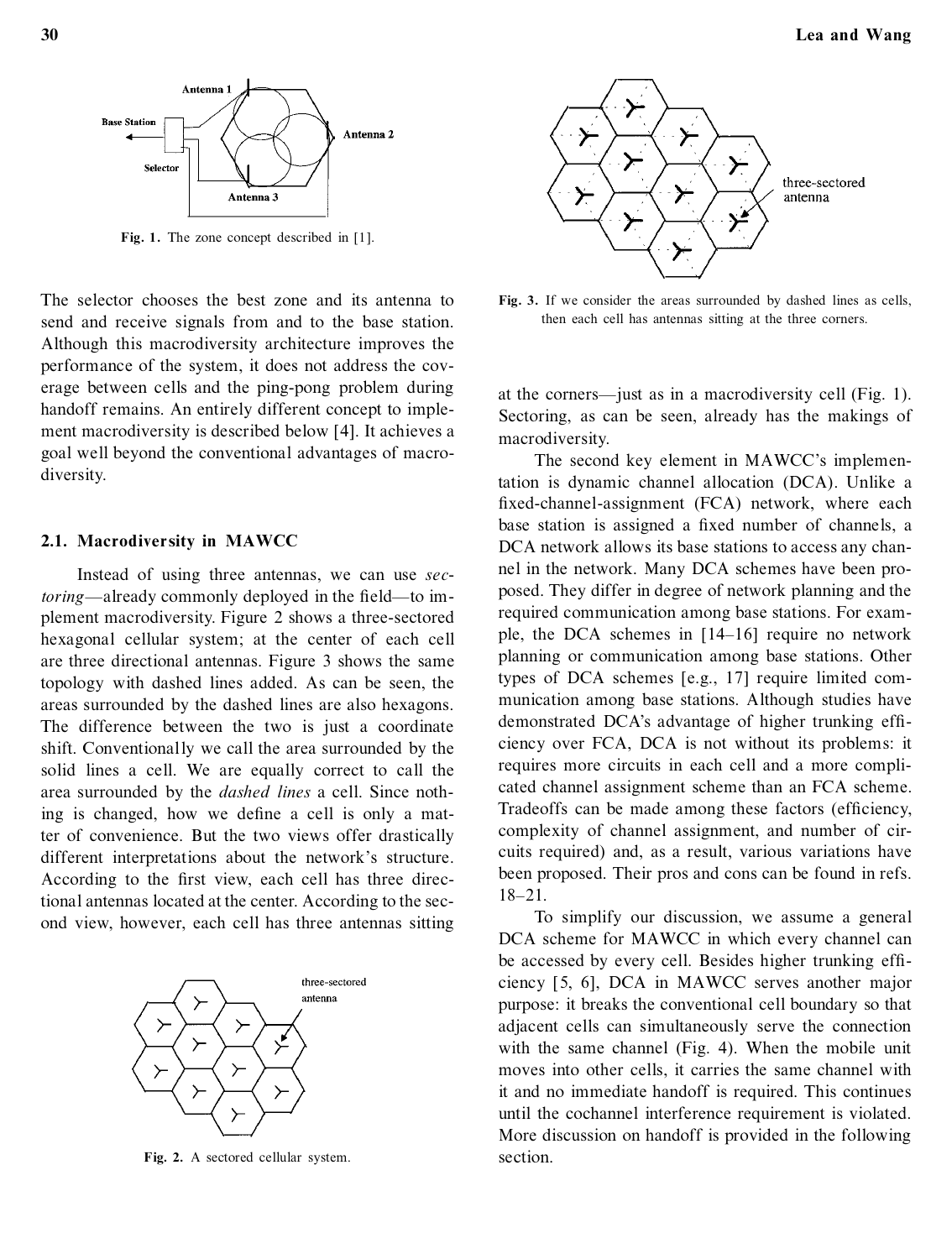

**Fig. 4.** The mobile unit will carry the same channel as it moves into a new cell.

## **2.2. Call Setup and Handoff in MAWCC**

In call setup, the mobile unit will identify the best and the second-best stations and their sectors to serve the connection. We call one *active* and the other *standby*. Identifying the two can be done with one power scanning. For the uplink, the signal from the mobile unit is received by both serving base stations and the selection can be done at either the base station or the switch. For the downlink, only the active station—the stronger of the two—transmits the signal to the mobile unit. Periodically, the two stations measure their signal strengths and report that information to the switch. Based on that information, the switch decides which station should be active or standby.

When the mobile unit enters another cell, it carries the same channel into the new cell as if nothing had happened (Fig. 4). This is possible because there is no boundary for a particular channel in MAWCC, due to its use of DCA. In contrast, a handoff is immediately required in a conventional cellular network when the mobile unit enters a new cell. If the signal strength of the *standby* station drops below a predetermined value, the switch will identify a new standby station. For TDMA, it is preferable to have the mobile unit assist the process to alleviate the processing demand for the base stations and the switch.

It is important to note that the change of the standby station is not the same as a conventional handoff. A conventional handoff has two elements that lead to call dropping: (1) no channels available in the new cell, and (2) not enough time to process the handoff. These two ele ments do not apply to the case of changing the standby station because in the latter the channel is guaranteed (the same channel) and the task does not need to be done immediately—the standby station is only standing by. Certainly there are times when two mobile units using the same channel get close enough to violate the cochannel interference requirement. Then one of them must switch its channel and a traditional handoff is required. Such activities, as shown later, are significantly less frequent than in a conventional cellular architecture.

Although the WCC (without-channel-confinement) feature can still be implemented without macrodiversity, it will not work well. First, without macrodiversity the connection must be handed over immediately to the neighboring cell as the mobile unit crossing the cell boundary (although the channel is still the same). The time-critical characteristic of a conventional handoff remains. Second, without macrodiversity the system will be plagued by the ping-pong problem as a mobile unit zigzagging on the cell boundary. More important, the capacity gain created by macrodiversity can be traded for further handoff reduction (Section 3).

The MAWCC concept also differs from that of soft handoff in a CDMA system. Although macrodiversity is also used in soft handoff of a CDMA system, the WCC characteristic sets them apart, WCC allows a mobile user to move into a new cell without requesting new network resources. This feature, not possible for CDMA, is the key element of MAWCC's mobility management strategy.

## **3. MACRODIVERSITY GAIN AND HANDOFF REDUCTION**

This section offers a comprehensive study of the performance gain from macrodiversity. We then study how that gain can be converted into handoff reduction.

## **3.1. Capacity Gain from Macrodiversity**

In a traditional macrodiversity system, the number of diversity branches is almost fixed in order to have a homogeneous coverage, and is determined by the topology of the network—for example, three branches for hexagons, four-branch grids, and two-branch linear arrays. But the proposed architecture does not have this restriction. For example, we have described a two-branch diversity for the hexagonal topology. With a higher cost, we can use three branches to achieve a better performance. To better understand the design tradeoff, we offer an analysis in the following. The performance improvement of macrodiversity is represented as a reduction in cochannel interference (CCI) probability, defined as the probability that the desired signal level is less than the required receiver threshold due to excessive interference.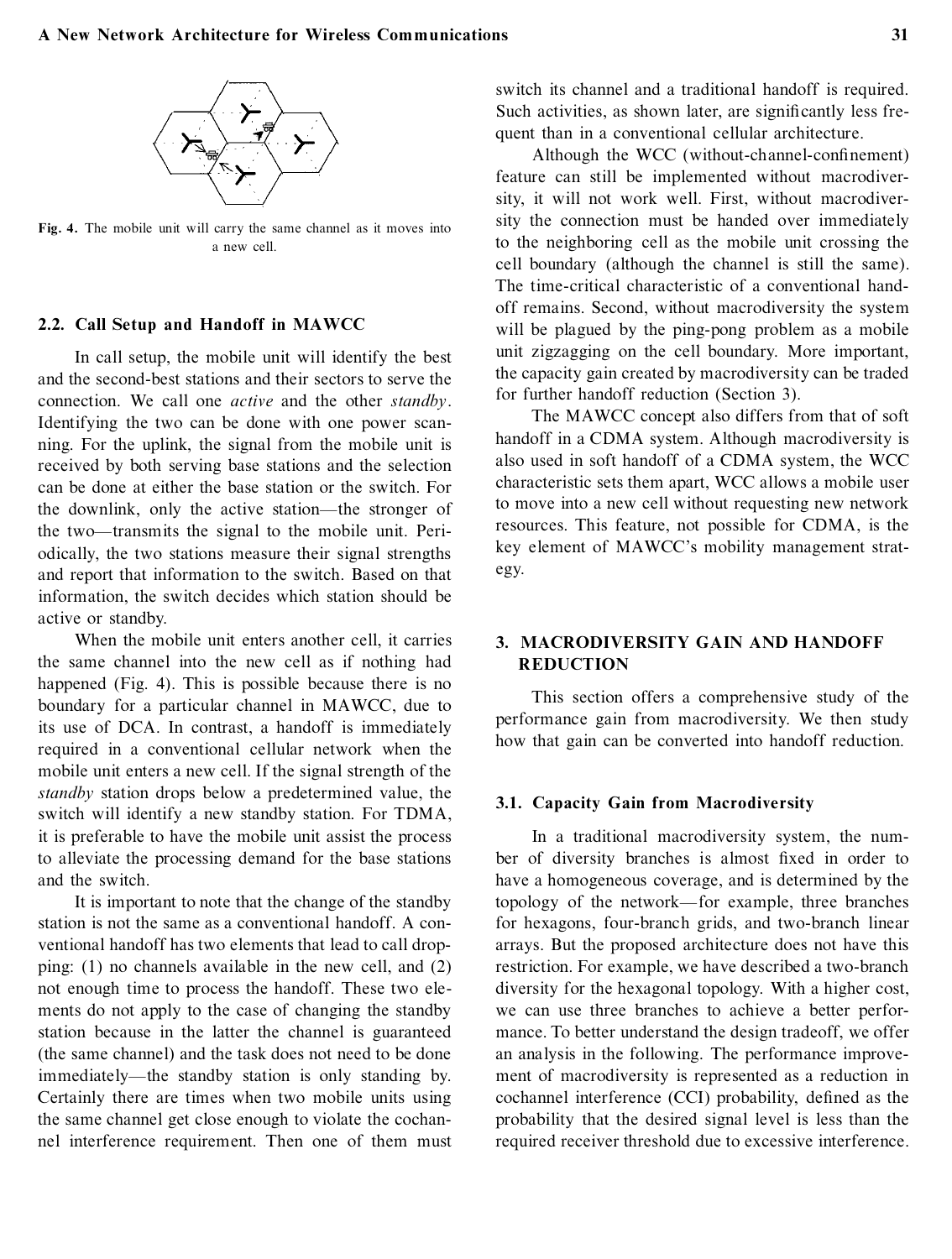# *3.1.1. Analytical Model*

Suppose a conservative DCA policy is adopted in which a minimum reuse distance is imposed for every channel. Under the worst-case scenario, the locations of the first-tier interferers are similar to that in a fixed channel assignment (Fig. 5). In the following we analyze the performance gain as a function of number of macrodiversity branches for the case shown in Fig. 5. The performance gain of macrodiversity is strongly affected by the link-quality evaluation scheme. Various schemes have been proposed and each has a different implementation complexity. In the following we study the performance gain of macrodiversity under three link-quality measurement schemes:

- 1. *SIR*-diversity: The signal-to-interference ratio (SIR) is constantly computed and the branch with the largest SIR is selected.
- 2. *S*-diversity: The signal power *S* is constantly measured and the branch with the largest *S* is selected.
- 3.  $S + I$ -diversity: The signal mixed with interference, i.e.,  $S + I$ , is constantly measured. The branch with the largest  $S + I$  is selected.

As implementation goes,  $(S+I)$ -diversity is the easiest to implement and only the received signal,  $(S+I)$ , is monitored. *S*-diversity requires interference be separated from the received signal, which obviously is a difficult task. Because  $S \gg I$ , *S*-macrodiversity can be considered as an approximation for the  $S + I$  case. Among the three, the most desirable one is SIR-diversity. But it is also the most difficult to implement.

There are some results in the literature related to the  $(S + I)$ -*microdiversity* [7, 8]. As for macrodiversity, the *S* type has been discussed in ref. 9. We are going to compute and compare the cochannel interference of all three forms of macrodiversity mentioned previously. As



**Fig. 5.** The locations of the interferers under the worst-case scenario, where *D* is the minimum reuse distance and *R* is the radius of the cell.

in ref. 9, we ignore fading and only consider shadowing in the analysis. We assume that the uplink and downlink channels are symmetric and have the same statistics. For the ease of presentation, we discuss *S*-macrodiversity [9] and SIR-macrodiversity first. We then present the analysis for  $S + I$ -macrodiversity.

*S-Macrodiversity.* For *S* macrodiversity, the branch with the largest desired signal power is selected to the receiver. The desired signal power at the receiver is expressed as

$$
S = \max(S_1, \dots, S_L) \tag{1}
$$

where  $S_k$  is the signal power from the  $k$ <sup>th</sup> branch and *L* is the number of the diversity branches. Let  $F_k(x)$  and  $f_k(x)$  be the *c d f* and *p d f* of *S*<sup>*k*</sup>. Assume the signal powers from each branch are i.i.d. random variables. Then the  $p df$  of *S* is

$$
f_S(x) = L[F_k(x)]^{L-1} f_k(x)
$$
 (2)

Furthermore, the total interference power of each branch has a distribution identical to that of another branch. The total interference power of a branch is also independent of the desired signal power *S*. Let  $f_I$  be the *p df* of the total interference power *I* of some branch. The CCI probability of *S*-diversity is then equal to

$$
F_S(\lambda_{th}) = \text{Prob}\left(\frac{\max(S_1, \dots, S_L)}{I} \le \lambda_{th}\right)
$$

$$
= 1 - L \int_0^\infty \left[\int_{-\infty}^{x/\lambda_{th}} f_I(y) \, dy\right]
$$

$$
\times \left[F_k(x)\right]^{L-1} f_k(x) \, dx \tag{3}
$$

Under the effect of shadowing,  $f_K(x)$  is log-normal distributed, which is written as

$$
f_k(x) = \frac{1}{\sqrt{\lambda \pi} \sigma_k x} \exp\left[\frac{-(\ln x - \ln \Upsilon_k)^2}{2\sigma_k^2}\right]
$$
 (4)

where  $\sigma_k$  is the shadowing spread and  $\Upsilon_k$  is the area mean power. Yeh *et al.* [10] offered an approach to determine the composite  $pdf$  of the sum of the independent log-normal random variables, which is approximated by another log-normal random variable. We apply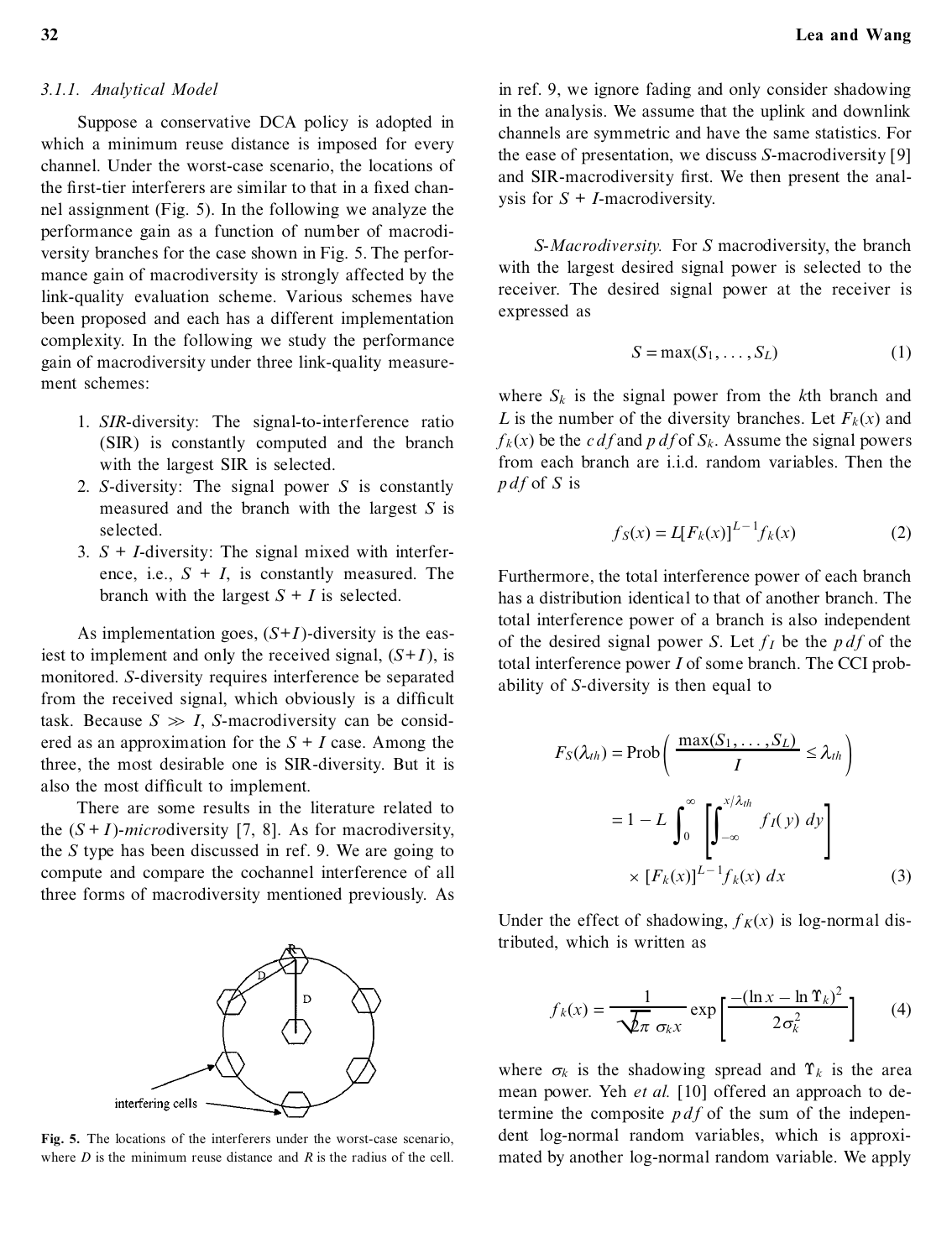#### **A New Network Architecture for Wireless Communications 33**

this approach to represent the total interference power by an approximate log-normal random variable. Let  $\sigma$ *I* represent the logarithmic variance and  $\Upsilon_l$  the area mean of the approximate log-normal  $p \, df$ . Then substituting Eq. (4) into Eq. (3), we obtain the CCI probability with *S*-macrodiversity as

$$
F_S(\lambda_{th}) = 1 - L \int_0^\infty \left[ \int_{-\infty}^{x/\lambda_{th}} \frac{1}{\sqrt{\lambda \pi} \sigma_{I} y} \times \exp\left[ \frac{-(\ln y - \ln \Upsilon_I)^2}{2\sigma_I^2} \right] dy \right]
$$
  
 
$$
\times \left[ 1 - Q\left( \frac{\ln x - \ln \Upsilon_k}{\sigma_k} \right) \right]^{L-1} \frac{1}{\sqrt{\lambda \pi} \sigma_k x}
$$
  
 
$$
\times \exp\left[ \frac{-(\ln x - \ln \Upsilon_k)^2}{2\sigma_k^2} \right] dx
$$
 (5)

where

$$
Q(x) = \int_{x}^{\infty} \frac{1}{\sqrt{2\pi}} \exp\left(\frac{-x^2}{2}\right) dx
$$

Let  $w = (\ln x - \ln \Upsilon_k)/(\sqrt{\frac{2}{c}}\sigma_k)$  and transform Eq. (5) into the Hermite integration form, which can be calculated by the Hermite polynomial approach. We have

$$
F_S(\lambda_{th}) = 1 - \int_{-\infty}^{\infty} f(w) \exp(-w^2) dt = 1 - \sum_{i=1} f^n(w_i)h
$$
\n(6)

where

$$
f(w) = \frac{L}{\sqrt{t}} \left[ 1 - Q\left(\frac{\sqrt{2} \sigma_k w + \ln(\Upsilon_k / \Upsilon_l \lambda_{th})}{\sigma_l}\right) \right]
$$
  
 
$$
\times \left[ 1 - Q(\sqrt{2}w) \right]^{L-1}
$$
 (7)

and  $w_i$  and  $h_i$  are roots and weight factors of the *n*thorder Hermite polynomial.

*SIR-Macrodiversity.* Assume SIR in each branch  $(S_K | I_K, k = 1, \ldots, L)$  are i.i.d. random variables. Then the average CCI probability with SIR selection diversity is

$$
F_{\text{SIR}}(\lambda_{th}) = \text{Prob}\left(\max\left(\frac{S_1}{I_1}, \dots, \frac{S_L}{I_L}\right) \le \lambda_{th}\right)
$$

$$
= \left[\text{Prob}\left(\frac{S_k}{I_k} \le \lambda_{th}\right)\right]^L \tag{8}
$$

In the case of no macrodiversity, the CCI probability formula is the same as for *S*-diversity, *S*/ *I*-diversity, and  $(S+I)$ -diversity. By letting  $L = 1$  in Eq. (5), we can simplify the CCI probability with no diversity as

$$
F_{\text{SIR}_B}(\lambda_{th}) = Q \left( \frac{\ln(\Upsilon_K/\lambda_{th} \Upsilon_I)}{\sqrt{\sigma_k^2 + \sigma_I^2}} \right) \tag{9}
$$

According to Eqs. (8) and (9), the CCI probability of the SIR-macrodiversity in the presence of log-normal shadowing is then written as

$$
F_{\text{SIR}(\lambda_{th})} = \left[ Q \left( \frac{\ln(\Upsilon_k/\lambda_{th} \Upsilon_I)}{\sqrt{b_k^2 + \sigma_I^2}} \right) \right]^{L}
$$
 (10)

 $(S + I)$ -*Macrodiversity*. Following a similar procedure given in ref. 11, we derive the performance of the (*S*+*I* )-macrodiversity as follows. It is easy to see that the *L*-branch CCI probability can be written as

$$
F_{S+I}(\lambda_{th}) = 1 - \sum_{i=1}^{L} \left[ \text{Prob}\left(\frac{S_i}{I_i} \ge \lambda_{th} | S_i + I_i \right) \ge S_j + I_j, j = 1, ..., L, j \ne i \right)
$$
  
 
$$
\times \text{Prob}(S_i + I_i \ge S_j + I_j, j = 1, ..., L, j \ne 1)
$$
  
 
$$
j = 1, ..., L, j \ne 1 \}
$$

Let  $U = S_i + I_i$  and  $V = S_i/I_i$ . Then the above equation is reduced to

$$
F_{S+I}(\lambda_{th}) = 1 - L \int_0^\infty \int_{\lambda_{th}}^\infty f_{U,V}(u,v)
$$
  
 
$$
\times \left[ \text{Prob}(S_j + I_j \le v) \right]^{L-1} du dv \quad (11)
$$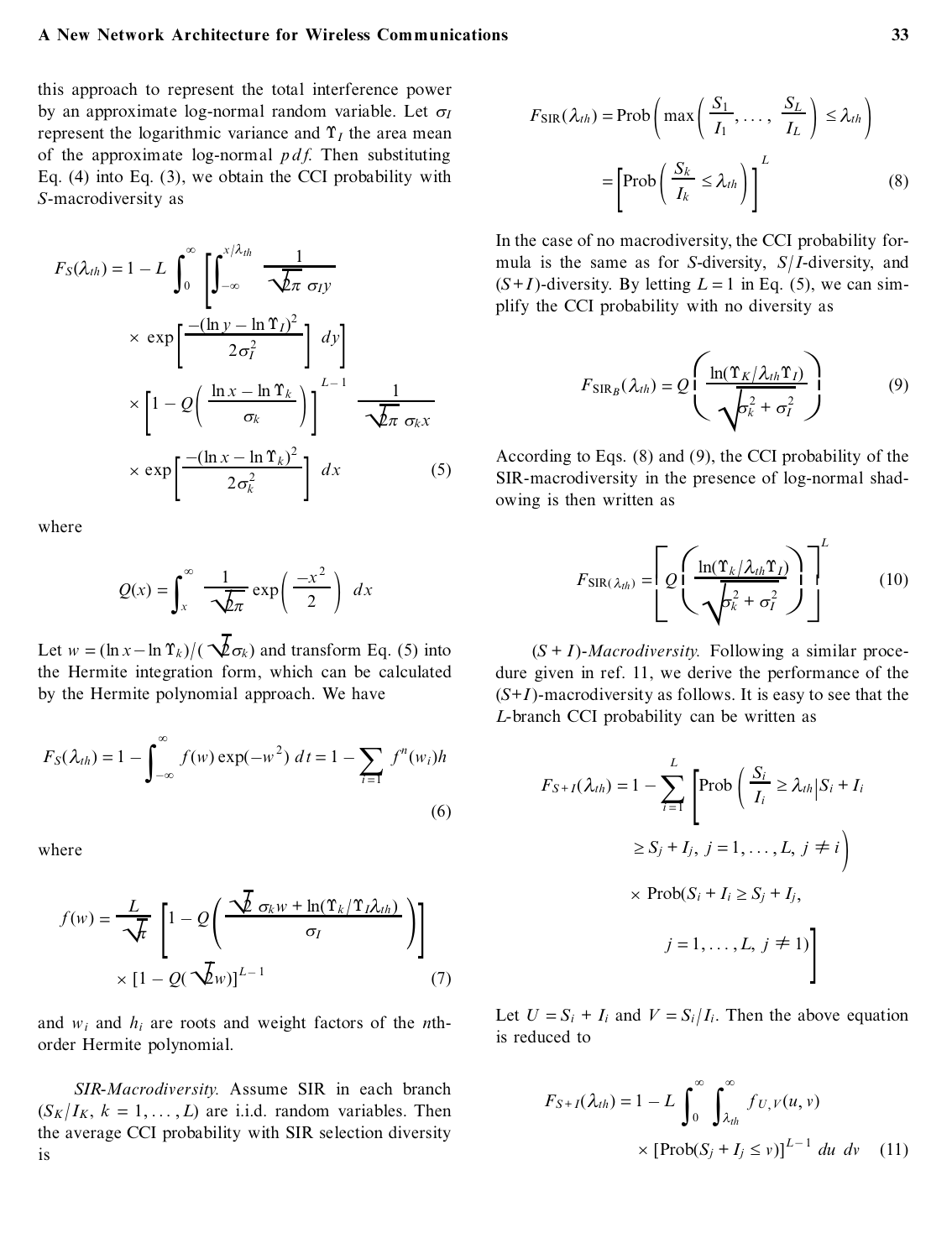Note that  $Prob(S_i + I_i \leq v)$  is just the *c df* of *U* and  $f_U$   $V(u, v)$  is the composite *p df* of random variables *U* and *V*. The relation between  $f_U$   $V(u, v)$  and the composite *p d f* of random variables  $S_i$  and  $I_i$  is

$$
f_{U,V}(u,v) = \frac{v}{(u+1)^2} f_{S_i,I_i}\left(\frac{uv}{u+1}, \frac{v}{u+1}\right) \tag{12}
$$

As in the case of *S*-diversity, we use a log-normal random variable with area mean  $\Upsilon$ <sub>*I*</sub> and logarithmic variance  $\sigma$ *I* to approximate the composite *p df* of the sum of multiple log-normal interferers. Combining the  $p df$  of the desired signal power [described in Eq. (4)], we then express Eq. (12) as

$$
f_{U,V}(u,v) = \frac{1}{2\pi\sigma_k\sigma_I uv} \exp\left[\frac{-\{\ln[uv/(u+1)\Upsilon_k]\}^2}{2\sigma_k^2}\right] \qquad \text{as}
$$

$$
\times \exp\left[\frac{-\{\ln[v/(u+1)\Upsilon_I]\}^2}{2\sigma_I^2}\right] \qquad (13)
$$

Since both  $S_i$  and  $I_i$  are log-normal distributed, we again use a log-normal random variable with area mean  $\Upsilon_c$  and logarithmic variance  $\sigma_c$  to approximate  $S_i + I_i$ . Then

$$
Prob(S_j + I_j \le v) = 1 - Q\left(\frac{\ln(v/\Upsilon_c)}{\sigma_c}\right) \tag{14}
$$

Substituting Eqs. (13) and (14) into (11), we express the CCI probability in a Hermite form as follows:

$$
F_{S+I}(\lambda_{th}) = 1 - \int_{-\infty}^{\infty} f(w) \exp(-w^2) \ dw = 1 - \sum_{i=1}^{i=n} f(w_i)h
$$
\n(15)

where



**Fig.** 6. Performance comparison of SIR-, *S*-, and  $(S + I)$ -macrodiversity in the presence of one log-normal shadowed interferer, where the shadowing spread is 8 dB for both the desired and the interferer.

*w<sup>i</sup>* and *h<sup>i</sup>* are the roots and weight factors of the *n*th-order Hermite polynomial.

#### *3.1.2. Results*

Consider a dual slope path loss model,  $P_r/P_t$  =  $1/[r^a(1+g/r)^b]$ , where  $P_r/P_i$  is the ratio of received power to the transmitted power,  $r$  is the distance,  $a =$  $b = 2$ , and  $g = 0.6$  times the cell radius in our case. Assume the receiver is located at the cell boundary *R* and the interferers are 4.6*R* away, although Fig. 5 shows that under the worst-case scenario, the first-tier interferers can be as large as six. In reality, however, the number of interferers is usually small, since we have a sectored system. Even if we assume that all cells on the circle have an interferer, there are, on average, only two interferers. Figure 6 compares, in the presence of one interferer with 8 dB shadowing spread, the *S*-macrodiversity,  $(S+I)$ -macrodiversity, and SIR-macrodiversity, i.e., Eqs. (6), (10), and (15).

$$
f(w) = \frac{L}{\pi} \int_{(\ln \lambda_{th})/\sqrt{L} \sigma_k}^{\infty} \exp\left[-\left(z - \frac{\ln(\Upsilon_k/\Upsilon_I)}{\sqrt{L} \sigma_k} + \frac{\sigma_I w}{\sigma_k}\right)^2\right]
$$

$$
\times \left[1 - Q\left(\frac{\ln(\exp(\sqrt{L} \sigma_k z) + 1) - \ln(\Upsilon_c/\Upsilon_I) + \sqrt{L} \sigma_I w}{\sigma_c}\right)\right]^{L-1} dz
$$
(16)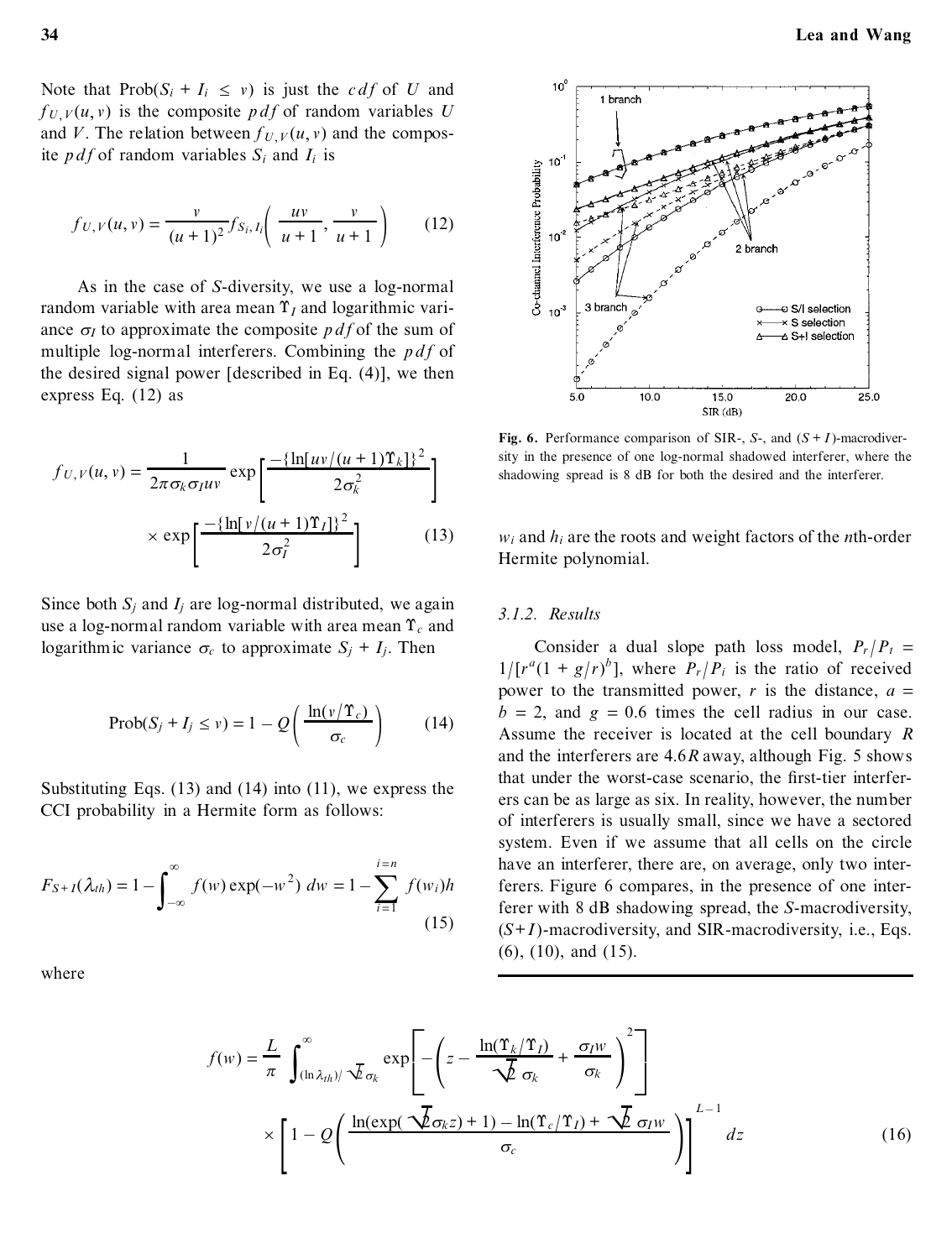#### **A New Network Architecture for Wireless Communications 35**

The results show that under a 5% CCI probability, the SIR thresholds for the SIR-,  $S$ -, and  $(S+I)$ -diversity are 15, 11, and 10 dB, respectively. In other words, with a probability of 0.95 the SIR of the network exceeds 15, 11, and 10 dB, respectively, for the three types of macrodiversity. Compared with the case of no diversity (5 dB), the gains of the three diversity schemes are 10, 6, and 5 dB, respectively. If the CCI probability is set to 10%, then the SIR thresholds for SIR-, *S*-, and  $(S+I)$ -diversity become 18, 15, and 14 dB, respectively. Compared with the case of no diversity (9 dB), the gains are 9, 6, and 5 dB for the three diversity schemes, respectively. The results indicate that all three diversity schemes have significant performance gains over the case of no diversity. The gains of  $(S+I)$ — and *S*-diversity are similar.  $(S+I)$ diversity can be considered as a good approximation for the *S*-macrodiversity. The gain of SIR-diversity is significantly higher. But a precise SIR measurement is difficult to achieve.

Since  $(S+I)$ -macrodiversity is the simplest to implement, we show some additional results based on this scheme. Figure 7 shows, in the presence of two interferers, the performance gain of the  $(S + I)$ -diversity as a function of the number of diversity branches. At the 5% CCI probability, the 2-branch case has a 4 dB gain over the case of no diversity; the 3-branch case has a gain of 6 dB. Figure 8 describes how the performance gain is affected by the number of interferers. The case we



**Fig.** 7. Comparison of *L*-branch  $(L = 1, 2, 3)$   $(S + I)$ -macrodiversity in the presence of two log-normal shadowed interferers, where the shadowing spread is 8 dB for all parties.



**Fig. 8.** Effects of the number of interferers on the performance of a 3-branch  $(S + I)$ -macrodiversity, where the shadowing spread is 8 dB for all parties.

study is a 3-branch  $(S+I)$ -diversity. Compared with the case of one interferer, two interferers degrade the performance by 1.7 dB, and three interferers degrade the performance by 4.5 dB.

# **3.2. Converting Capacity Gain into Handoff Reduction**

In a traditional cellular system, a mobile unit immediately requires a handoff as it crosses a cell boundary. But a mobile unit in MAWCC can travel a much longer distance before a handoff is needed. There are two reasons for this.

1. The inherent imperfect packing of DCA allows a mobile unit to travel a greater distance before violating the reuse distance constraint. For example, suppose a cellular system imposes a reuse distance of 4 during call setup. Due to imperfect packing, the real average reuse distance is increased to 5 (Fig. 9).<sup>4</sup> (The maximum packing efficiency depends on the complexity of the algorithm [12].) In a conventional DCA system, this is just bandwidth waste. But in MAWCC, this lost bandwidth is converted into handoff reduction and allows a mobile unit to travel one more cell without violating the interference requirement.

<sup>4</sup>This does not imply the overall capacity is less than a conventional system. The capacity loss due to imperfect packing in DCA is well compensated by a higher trunking efficiency  $[6, 12]$ .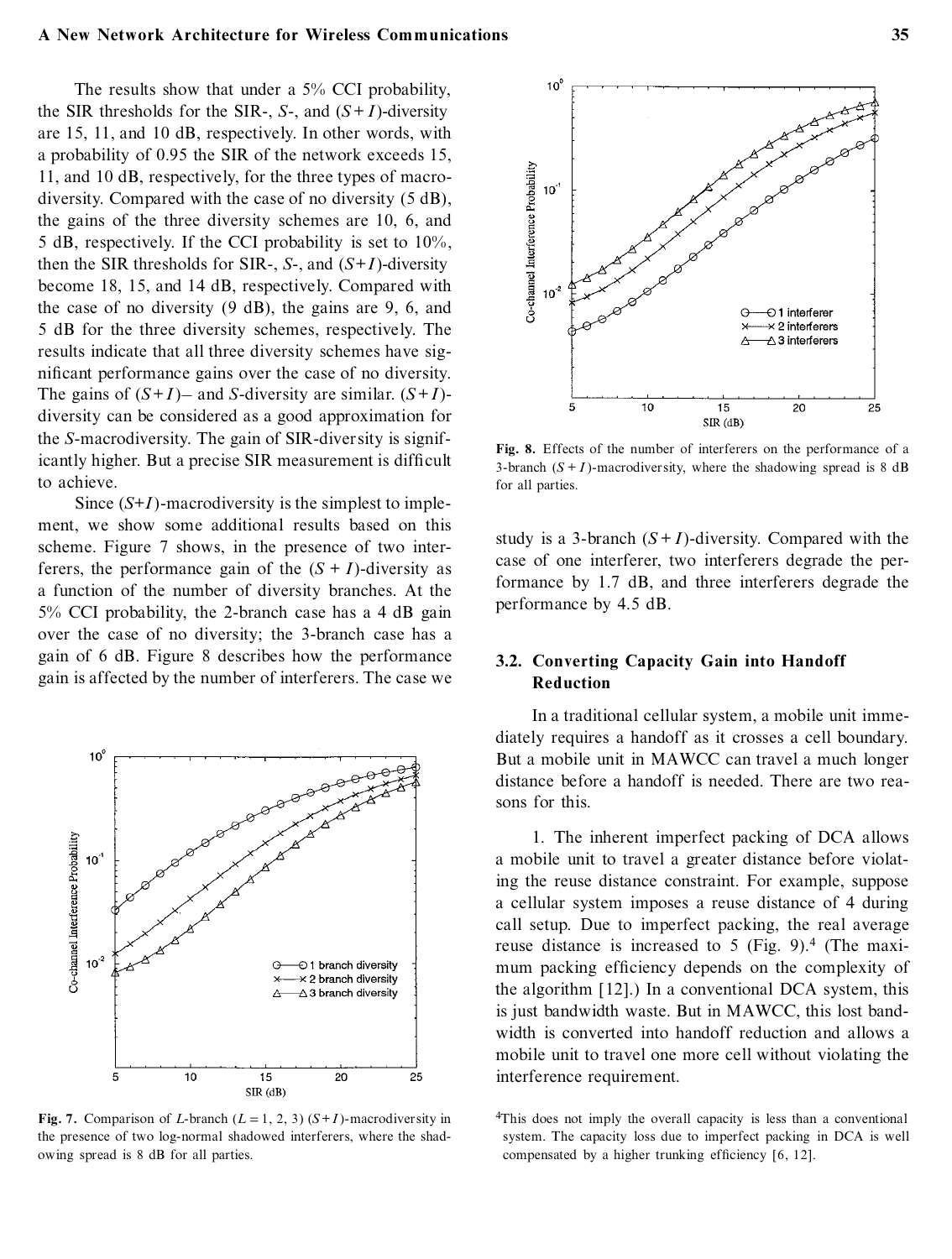

**Fig. 9.** Due to the nature of imperfect packing in DCA, a channel can travel a distance longer than a cell without violating the channel reuse constraint.

2. Macrodiversity increases the system's capacity. This capacity gain can be converted into handoff reduction, as shown below.

In the following we offer a simplified analysis to show the tradeoff between capacity gain and handoff reduction.

# *3.2.1. A Renewal Model*

In MAWCC, connections using the same channel can be likened to particles moving in a chamber. Handoffs are needed when particles collide (Fig. 10). An exact analysis of this model may not be possible. In the following we study a simplified one-dimensional case shown in Fig. 11, where all users move along a line. Assume the system uses a timid DCA policy where a reuse distance limit  $R$  is imposed when a call is newly set up. Let *H* denote the *handoff distance* (the *minimum* reuse distance), meaning a handoff is required when the distance between any two users (particles) is less than *H*. Obviously the condition  $R \geq H$  must hold. For example, in a conventional 7-cluster cellular system  $R = 4.5$ . If we assume a user needs a handoff when he/ she gets to the cell boundary, then  $H = 3.5$ .

Perfect channel allocation in a DCA network, such as MAWCC, is usually unachievable. Because of imperfect channel packing, the distance—denoted by  $d$ —between a new connection and the nearest particle will always  $be \geq R$ . Let *x* be the random variable representing the extra distance, i.e.,  $d = R + x$  (Fig. 11). The average value of  $x$  is determined by the efficiency of the DCA



**Fig. 10.** Each active instance of a channel is likened to a particle. A handoff is needed only when the distance between two particles is less than *H*; *H* is called the handoff distance in this paper.



**Fig. 11.** Assume the new connection moving along one direction.

channel assignment algorithm (for random assignment, the efficiency is about  $80\%$  of the maximum packing efficiency [12]). Although  $x$  can have a general distribution, we assume *d* has a negative exponential density function to reduce the computation complexity. That is,

$$
f(d) = 0 \qquad \text{if} \quad d < R
$$
\n
$$
= \mu e^{-\mu(d - R)} \qquad \text{if} \quad d \ge R \tag{17}
$$

We intend to get an estimation for the average num ber of collisions of a connection during its lifetime. In Fig. 11, the collision rate is determined by the relative movements among particles. We simplify the analysis by assuming that only the new connection is moving and the rest are idle. This will remove the dynamics and turn the model into a static one. In this static model we can treat the new connection as a particle with a radius *H* and the other, old connections using the same channel only as a point. After the new connection collides with its neighbor (same channel), a new channel will be used (i.e., a handoff ) and the whole process will repeat. Thus the model renews itself upon collision times, and the average number of handoffs follows the *renewal* formula.

Let  $C_v$  be the random number of collisions of the new connection after it travels a distance *y*. Let *s* be the location of the *nearest* mobile unit using the same channel. Given *s*, we can write *C<sup>y</sup>* as

$$
C_y = 0 \t\t \text{if} \t s > y
$$
  
= 1 + C<sub>y-s</sub> if  $s \le y$  (18)

Taking the expectation of  $C_v$ , we find that (18) results in

$$
E[C_{y}|s, s < y] = 1 + E[C_{y-s}|s, s < y]
$$
 (19)

Let  $\overline{C}(y)$  be the average value of  $C_y$ , i.e.,  $\overline{C}(y)$  = *E*[ $E$ [ $C$ *y* |*s*]]. Then, taking another expectation of both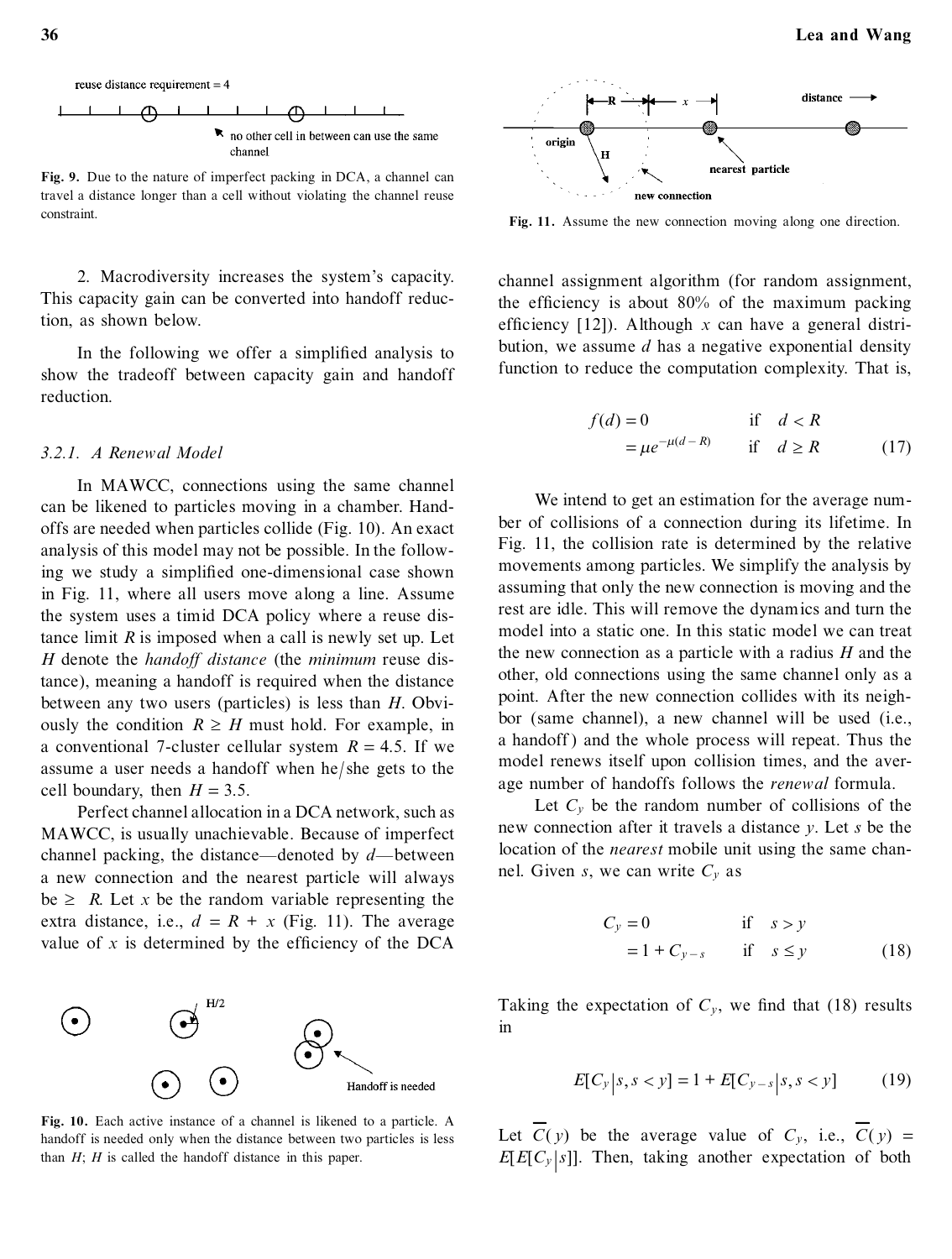sides of Eq. (19) with respect to *s* leads to

$$
\overline{C}(y) = F(y) + \int_0^y \overline{C}(y - s)f(s) ds \qquad (20)
$$

where  $f(\cdot)$ , given in Eq. (17), is the density function of the distance  $d$  of the nearest neighbor and  $F(\cdot)$  is the distribution function. The above integral equation can be solved numerically.

Let *z* be the total distance traveled by the new particle (connection) during its lifetime. Suppose that *z* also has a negative exponential distribution with mean 1/*k*. Since the moving particle has a radius *H*, then the total number of collisions is  $C(z+H)$  for a given *z*. Averaging this number with respect to *z*, we get the average num ber of handoffs, denoted by  $C_{\text{ave}}$ , during the lifetime of the new connection in Fig. 11:

$$
C_{\text{ave}} = \int_0^\infty \overline{C}(z+H) \times \lambda e^{-\lambda z} dz \qquad (21)
$$

Figure 12 plots  $C_{ave}$  against  $R$ . In the figure, we assume packing efficiency =  $80\%$  [12] [meaning  $R/(R+$  $1/\mu$  = 0.8]. We can compute  $\mu$  for different *R*. We also assume the average traveling distance  $1/\lambda = 1$ . The range for *R* is chosen as follows. We begin with  $R = 4.5$ , the same value used in a 7-cluster cellular system [13]. In a FCA network, a handoff occurs when the mobile unit is on the boundary. That means the handoff distance  $H =$ 3.5. If we assume the macrodiversity gain  $=$  5 dB (Section 3.1), we can get a rough estimation for the new handoff distance  $H'$  using the deterministic path loss





**Fig. 12.** Tradeoff between capacity gain and handoff reduction.

model: 10  $\log(H/H')^4 = 5$  and this leads to  $H' = 2.62$ . will not be worse than that in an FCA network. Figure 12 shows the conversion Thus, within this range  $R \ge 2.62$ , the CCI performance between capacity and handoff reduction. At  $R = 2.6$ , the network has the highest capacity. At  $R = 4.5$ , the entire capacity gain is traded for handoff reduction.

## **4. CONCLUDING REMARKS**

The trend toward smaller cells and multirate has pushed handoff and call-dropping to the forefront of mobility management issues in wireless communications. The frequent handoffs existing in the current cellular architectures could render them incapable of supporting high-speed multirate services. In the paper we argued for a new network architecture for wireless com munications. We also showed how its capacity gain from macrodiversity can be converted into a reduction in handoffs.

The convertibility between the two offers a new direction for designing a wireless network. Consider the issue of macrocells versus microcells. Smaller cells, while offering more capacity, are unable to handle highmobility users. To deal with this problem, a common approach is to design a network with macrocells overlaying on microcells, one for high- and the other for lowmobility users. But the unpredictability in traffic estimation and user mobility profiles will reduce the efficiency of the partitioning scheme.

MAWCC offers more efficient options. We can design the network with the same cell size (the small one) to support both high- and low-mobility users. If a user's mobility is high, the same channel will be reallocated at a greater distance away; if low, then at a shorter distance. When a high-mobility user stops and turns into a low-mobility user, the reuse distance of the same channel can be shortened. The reduced mobility is then converted back into network capacity. Priority can also be included to manage mobility. For instance, if a user deems his/ her call important, he/ she can require the call be given high priority (of course, the user will pay more). When a highpriority user collides with a low-priority user, the latter is forced to do the handoff and the former is allowed to continue with the same channel and thus experiences a lower call-dropping probability.

These new options are only part of the features provided by MAWCC. Many other features in MAWCC, like location identification through macrodiversity, are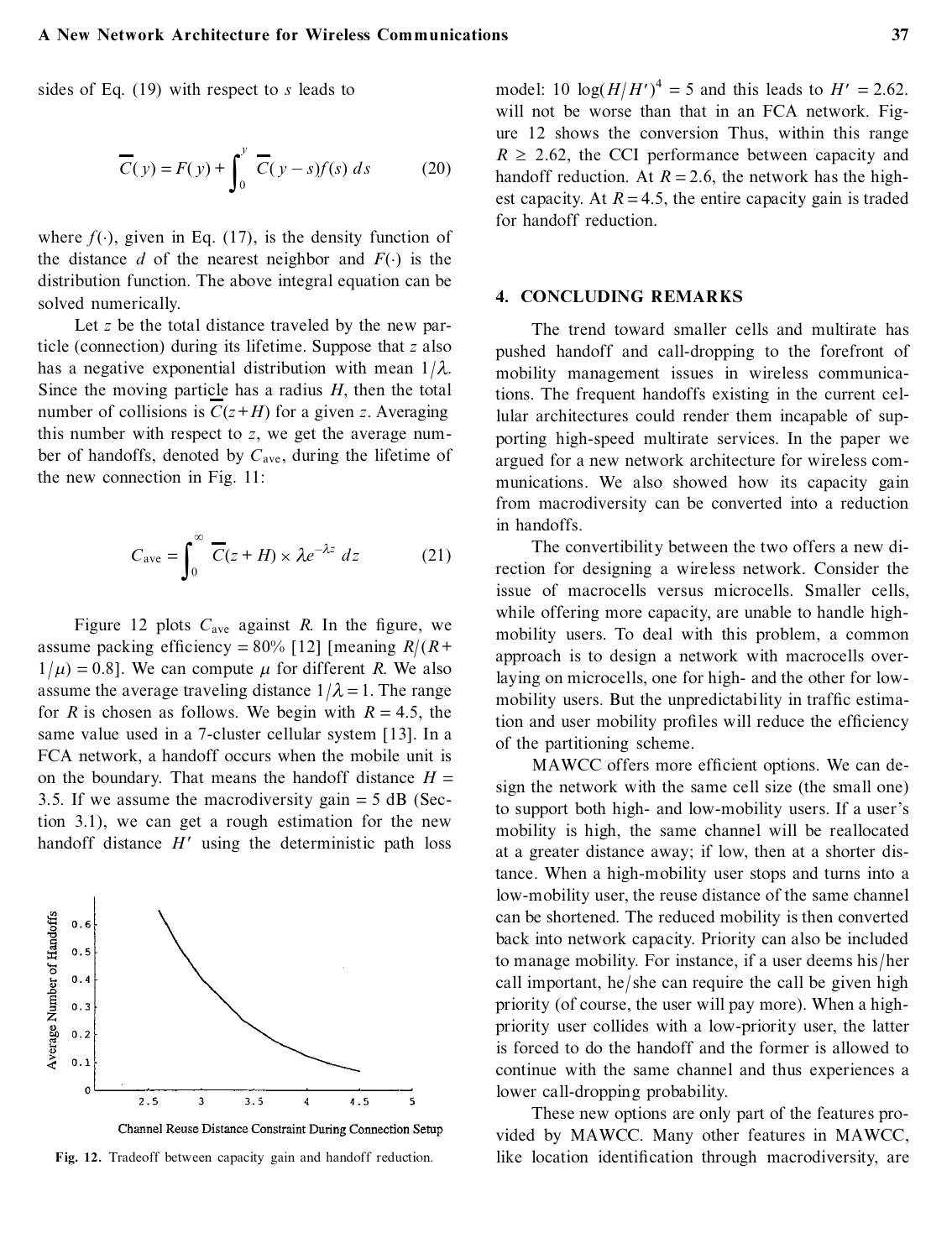also important. We will report our findings on them in a future paper.

## **REFERENCES**

- 1. J. S. Kaufman, Blocking in a shared resource environment, *IEEE Transactions on Communications*, Vol. 29, No. 10, pp. 1474-1481, 1981.
- 2. R. C. Bernhardt, Macroscopic diversity in frequency reuse radio systems, *IEEE Journal on Selected Areas in Communicatio ns*, June 1987.
- 3. W. Lee, Smaller cells for greater performance, *IEEE Communication Magazine*, Vol. 29, No. 1, pp. 19-30, 1991.
- 4. C.-T. Lea, Cellular devices, systems, and methods, using intercell macro-diversity and dynamic channel allocation, U.S. Patent No. 5586170, December 1996.
- 5. R. Nettleton and G. Scholemer, A high capacity assignment method for cellular mobile telephone systems. In *Proceedings IEEE VTC'89*, pp. 359-367, May 1989.
- 6. J. C.-I. Chuang, Performance issues and algorithms for dynamic channel assignment, *IEEE Journal on Selected Areas in Communications*, Vol. 11, No. 6, 955-963, 1993.
- 7. L. Schiff, Statistical suppression of interference with diversity in a mobile-radio environment, *IEEE Transactions on Vehicular Technology*, Vol. 21, pp. 121-128, November 1972.
- 8. K. W. Sowerby and G. G. Williamson, Selection diversity in multiple interferer mobile radio systems, *Electronics Letters*, Vol. 24, pp. 1511-1513, November 1988.
- 9. Y. D. Yao and A. U. H. Sheikh, Investigation into cochannel interference in microcellular mobile radio systems, *IEEE Transactions on Vehicular Technology*, Vol. 41, pp. 114-123, May 1992.
- 10. Y. H. Yeh, J. W. Wilson, and S. C. Schwartz, Outage probability in mobile telephone with directive antennas and macrodiversity, *IEEE Journal on Selected Areas in Communications*, Vol. 2, pp. 507±511, July 1984.
- 11. S. C. Schwartz and Y. S. Yeh, On the distribution function and moments of power sums with log-normal components, *Bell System Technical Journal*, Vol. 61, pp. 1441-1462, September 1982.
- 12. L. J. Cimini, Jr., G. J. Foschini, and L. A. Shepp, Single-channel user capacity calculations for self-organization cellular systems, *IEEE Transactions on Communications*, Vol. Com-42, No. 12, pp. 3137±3143, December 1994.
- 13. W. Lee, *Mobile Cellular Telecommunications Systems*, McGraw-Hill, New York, 1989.
- 14. D. Everitt and D. Manfield, Performance analysis of cellular mobile communication systems with dynamic channel assignment, *IEEE Journal on Selected Areas in Communications*, Vol. 7, pp. 1172±1179, October 1989.
- 15. Y. Akaiwa, A conceptual design of microcellular radio communication systems. In *Vehicular Technology Conference*, pp. 156-160, 1990.
- 16. G. Falciasecca, M. Frullone, G. Riva, M. Sentinelli, and Am Serra, Investigation on a dynamic channel allocation for high capacity mobile radio systems. In *Vehicular Technology Conference*, pp. 176±181, 1988.
- 17. S. Nanda and D. J. Goodman, Dynamic resource acquisition: Distributed carrier allocation for DMA cellular systems. In *Third Generation Wireless Information Networks*, pp. 99-124, 1992.
- 18. T. J. Kahwa and N. D. Georganas, A hybrid channel assignment scheme in large-scale, cellular structured mobile communication systems, *IEEE Transactions on Communications*, Vol. Com-26, No. XX, pp. 432-438, August 1978.
- 19. S. M. Elnoubi, R. Singh, and S. C. Gupta, A new frequency channel assignment algorithm in high capacity mobile communication

systems, *IEEE Transactions on Vehicular Technology*, Vol. VT-31, No. 3, pp. 125-131, August 1982.

- 20. M. Zhang and T. P. Yum, Comparisons of channel-assignm ent strategies in cellular mobile telephone systems, *IEEE Transactions on Vehicular Technology*, Vol. VT-38, No. 4, pp. 211-215, November 1989.
- 21. B. Eklundh, Channel utilization and blocking probability in a cellular mobile telephone system with directed retry, *IEEE Transactions on Communications*, Vol. Com-34, No. 4, pp. 329–337, April 1986.



**Chin-Tau Lea** received the B.S. and the M.S. degrees from the National Taiwan University, Taiwan, Republic of China, in 1976 and 1978, and the Ph.D. degree from the University of Washington, Seattle, in 1982, all in electrical engineering. He was with AT&T Bell Labs from 1982 to 1985. Since September 1995, he has been with the Georgia Institute of Technology. He is currently on leave from Georgia Tech and has joined Hong Kong UST.

Dr. Lea's research interests are in the general area of network technologies. He is leading two major networking research projects at Hong Kong UST. One is the prototyping of an integrated ATM and IP high-speed network, called A/ I Net. The other is to explore the MAWCC wireless network architecture proposed in this paper. The architecture is based on his finding that mobility and capacity are entirely convertible.



**Li-Chun Wang** received the B.S. degree from National Chiao Tung University in 1986, the M.S. degree from National Taiwan University in 1988, and the M.Sci. and Ph.D. degrees from the Georgia Institute of Technology in 1995 and 1996, all in electrical engineering.

From 1990 to 1992 he was with the Telecommunication s Laboratories of the Ministry of Transportations and Communications in Taiwan (currently the Telecom Labs of Chunghwa Telecom Co.). In 1995 he worked at Bell Northern Research of Northern Telecom Inc.